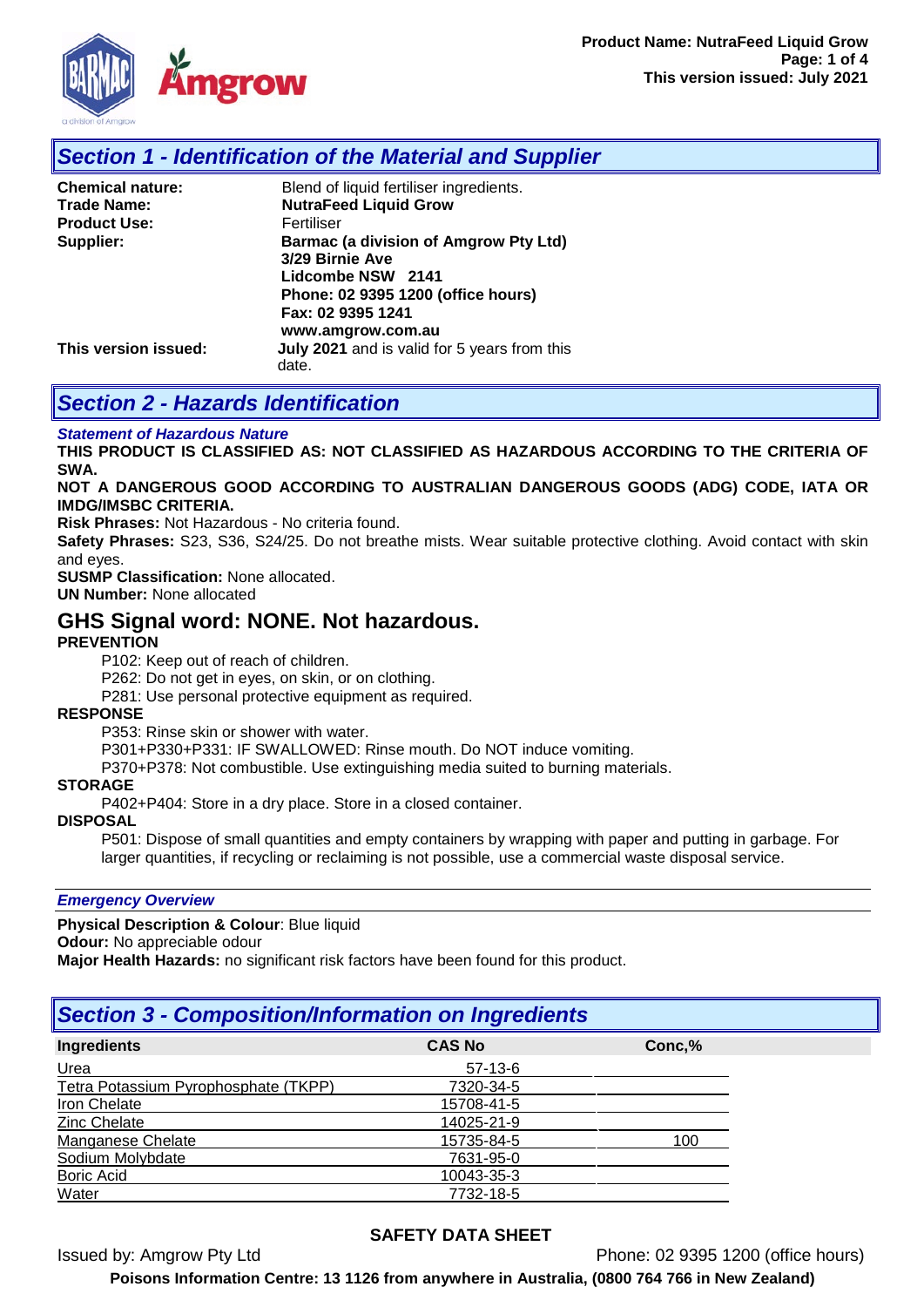

This is a commercial product whose exact ratio of components may vary slightly. Minor quantities of other non hazardous ingredients are also possible.

# *Section 4 - First Aid Measures*

**General Information:** You should call The Poisons Information Centre if you feel that you may have been poisoned, burned or irritated by this product. The number is 13 1126 from anywhere in Australia (0800 764 766 in New Zealand) and is available at all times. Have this SDS with you when you call.

**Inhalation:** If mists have been inhaled, and irritation has developed, remove to fresh air and observe until recovered. If irritation becomes painful or persists for more than about 30 minutes, seek medical advice

**Skin Contact:** Wash affected areas with water until chemical is removed. Remove all contaminated clothing and launder before re-use. If in doubt obtain medical advice.

**Eye Contact:** Immediately irrigate with copious amounts of lukewarm, gently flowing water for 15 – 20 minutes or until the product is removed or irritation has ceased, while holding the eyelid(s) open. Obtain medical advice if irritation becomes painful or lasts more than a few minutes.

**Ingestion:** Give a glass of water if affected person able to drink. Do not induce vomiting unless instructed to do so by medical advice.

**Notes to Doctor:** Treat symptomatically.

### *Section 5 - Fire Fighting Measures*

**Fire and Explosion Hazards**: There is no risk of an explosion from this product under normal circumstances if it is involved in a fire.

**Fire decomposition products** from this product are likely to be irritating if inhaled.

**Extinguishing Media:** Not combustible. Use extinguishing media suited to burning materials.

**Fire Fighting:** If a significant quantity of this product is involved in a fire, call the fire brigade.

**Flash point:** Does not burn.<br>**Upper Flammability Limit:** Does not burn. **Upper Flammability Limit: Lower Flammability Limit:** Does not burn. **Auto ignition temperature:** Not applicable - does not burn.<br>**Flammability Class:** Does not burn. **Flammability Class:** 

# *Section 6 - Accidental Release Measures*

*Spillage:* Minor spills do not normally need any special cleanup measures. In the event of a major spill, prevent spillage from entering drains or water courses. As a minimum, wear overalls, goggles and gloves. Stop leak if safe to do so, and contain spill. Absorb onto sand, vermiculite or other suitable absorbent material. Sweep up and shovel or collect recoverable product into labelled containers for recycling or salvage. After spills, wash area preventing runoff from entering drains. If a significant quantity of material enters drains, advise emergency services. Full details regarding disposal of used containers, spillage and unused material may be found on the label. If there is any conflict between this SDS and the label, instructions on the label prevail. Dispose of only in accord with all regulations.

## *Section 7 - Handling and Storage*

*Handling:* Before use carefully read the product label. Use of safe work practices are recommended to avoid eye or skin contact and inhalation. Observe good personal hygiene, including washing hands before eating. Prohibit eating, drinking and smoking in contaminated areas.

*Storage:*Store in cool, dry, well ventilated area removed from combustible materials, herbicides, fungicides and foodstuffs. Ensure containers are labelled, protected from physical damage and sealed when not in use. Keep from extreme heat and open flames and make sure that the product does not come into contact with substances listed under "Materials to avoid" in Section 10

## *Section 8 - Exposure Controls and Personal Protection*

The following Australian Standards will provide general advice regarding safety clothing and equipment: Respiratory equipment: **AS/NZS 1715**, Protective Gloves: **AS 2161**, Occupational Protective Clothing: AS/NZS 4501 set 2008, Industrial Eye Protection: **AS1336** and **AS/NZS 1337**, Occupational Protective Footwear: **AS/NZS2210**. **SWA Exposure Limits TWA (mg/m<sup>3</sup> ) STEL (mg/m<sup>3</sup> )**

Exposure limits have not been established by SWA for any of the significant ingredients in this product. *Personal Protection*

### **SAFETY DATA SHEET**

Issued by: Amgrow Pty Ltd Phone: 02 9395 1200 (office hours) **Poisons Information Centre: 13 1126 from anywhere in Australia, (0800 764 766 in New Zealand)**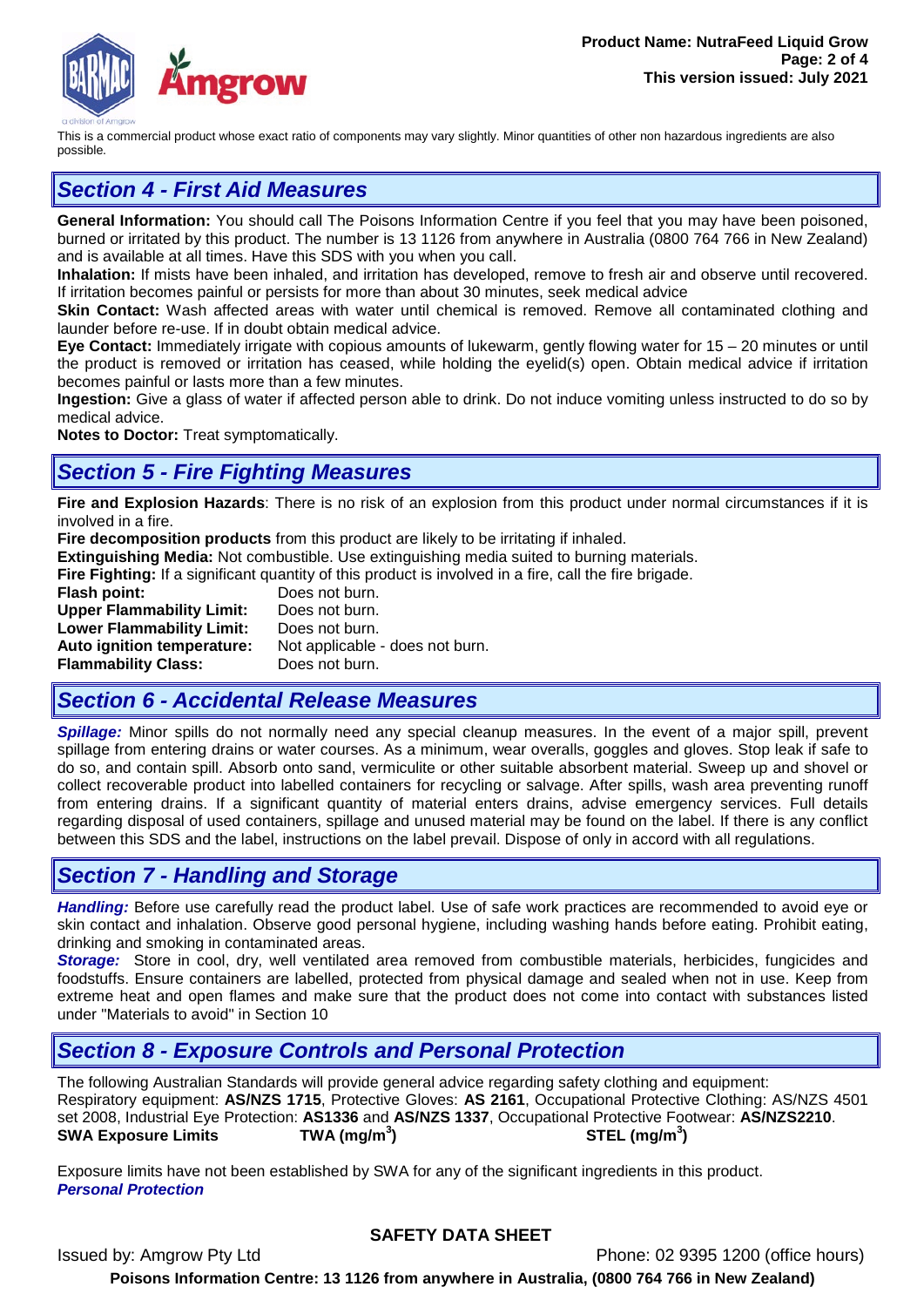

No special equipment is usually needed when occasionally handling small quantities. The following instructions are for bulk handling or where regular exposure in an occupational setting occurs without proper containment systems.

**Ventilation:** No special ventilation requirements are normally necessary for this product. However make sure that the work environment remains clean and that mists are minimised.

**Eye Protection:** Eye protection such as protective glasses or goggles is recommended when this product is being used.

**Skin Protection:** You should avoid contact even with mild skin irritants. Therefore you should wear suitable impervious elbow-length gloves and facial protection when handling this product. See below for suitable material types.

**Protective Material Types:** We suggest that protective clothing be made from the following: cotton, rubber, PVC. **Respirator:** Not normally necessary.

Safety deluge showers should, if practical, be provided near to where this product is being handled commercially.

# *Section 9 - Physical and Chemical Properties:*

| <b>Physical Description &amp; colour:</b> | <b>Blue liquid</b>                             |
|-------------------------------------------|------------------------------------------------|
| Odour:                                    | No appreciable odour                           |
| <b>Boiling Point:</b>                     | approx 100°C                                   |
| <b>Freezing Point:</b>                    | approx $0^{\circ}$ C                           |
| <b>Volatiles:</b>                         | No specific data. Expected to be low at 100°C. |
| <b>Vapour Pressure:</b>                   | Negligible at normal ambient temperatures.     |
| <b>Vapour Density:</b>                    | Not relevant                                   |
| <b>Specific Gravity:</b>                  | 1.27 $@$ 20 $°C$                               |
| <b>Water Solubility:</b>                  | Completely soluble/miscible                    |
| pH:                                       | 10.4                                           |
| <b>Volatility:</b>                        | Negligible at normal ambient temperatures.     |
| <b>Evaporation Rate:</b>                  | Not applicable.                                |
| Auto ignition temp:                       | Not applicable - does not burn.                |

# *Section 10 - Stability and Reactivity*

**Reactivity:** This product is unlikely to react or decompose under normal storage conditions. **Conditions to Avoid:** Keep containers tightly closed. **Incompatibilities:** Avoid oxidising agents **Fire Decomposition:** May evolve toxic fumes when heated to decomposition

**Polymerisation:** This product will not undergo polymerisation reactions.

# *Section 11 - Toxicological Information*

#### **Local Effects:**

**Target Organs:** There is no data to hand indicating any particular target organs.

#### *Potential Health Effects*

**Ingestion**: Ingestion of large amounts may cause stomach cramp and nausea

**Eye Contact:** Highly irritating

**Skin:** May cause moderate irritation.

**Inhalation:** If the product is present in high concentrations, it may cause mild irritation to the nose or throat.

**Chronic Effects:** Repeated or prolonged contact with dilute solutions may cause skin irritation.

**Toxicity Data:** No LD50 data available for this product.

#### **Carcinogen Status:**

**SWA:** No significant ingredient is classified as carcinogenic by SWA. **NTP:** No significant ingredient is classified as carcinogenic by NTP. **IARC:** No significant ingredient is classified as carcinogenic by IARC.

#### *Classification of Hazardous Ingredients*

Ingredient **Risk Phrases** 

No ingredient mentioned in the HSIS Database is present in this product at hazardous concentrations.

### **SAFETY DATA SHEET**

Issued by: Amgrow Pty Ltd Phone: 02 9395 1200 (office hours)

**Poisons Information Centre: 13 1126 from anywhere in Australia, (0800 764 766 in New Zealand)**